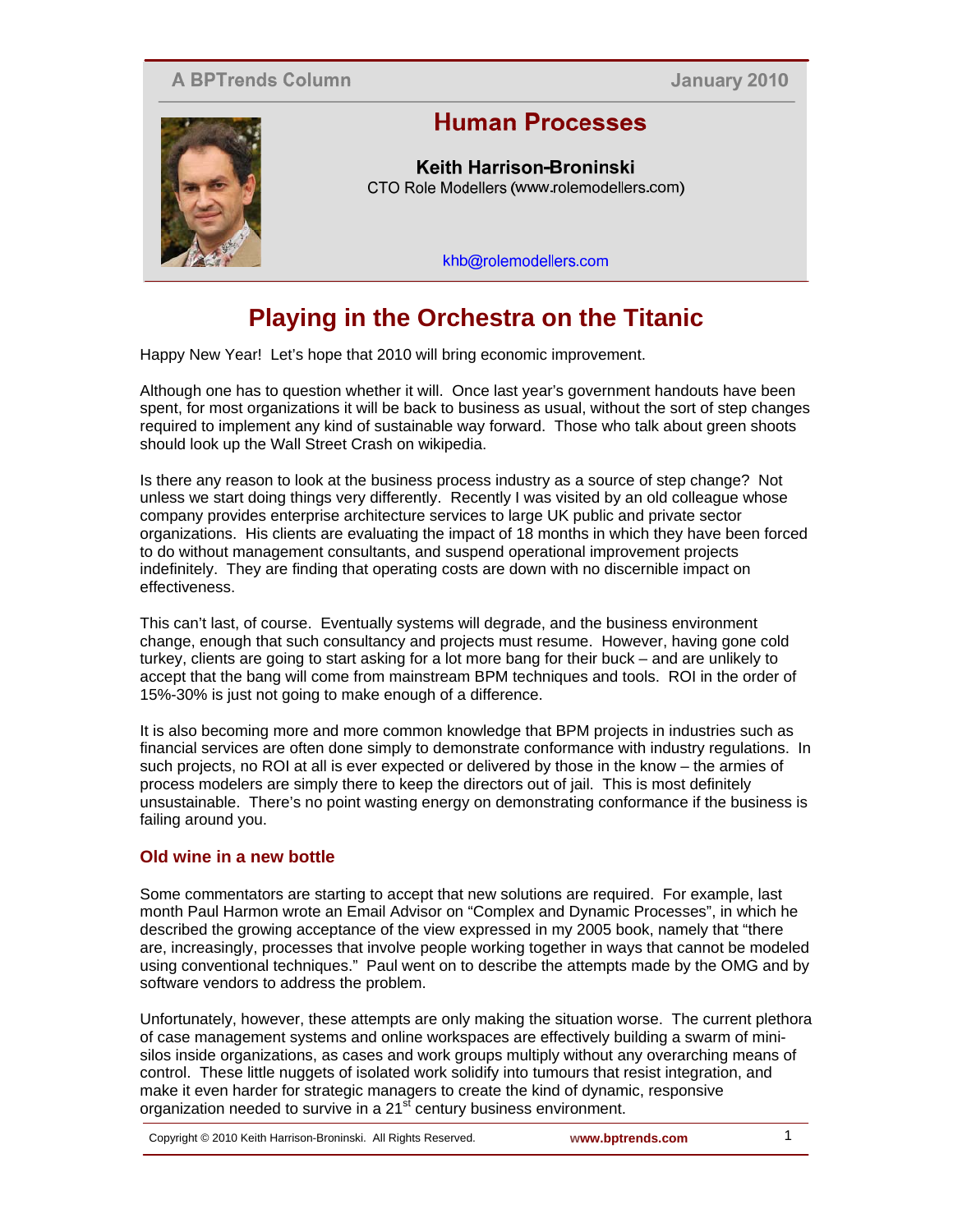Ironically, my call to do something about human interactions seems currently to be resulting in the exact opposite of what I intended. The original and underlying aim of process improvement is to break down barriers. Now process specialists seem to be putting them up merrily, not just between departments as in the old days, but between every group of individuals working on a sales proposal, creative project or customer issue.

It is like playing in the orchestra as the Titanic sinks. The music may be intended to suggest resilience in the face of disaster, but actually it adds to the atmosphere of desperation. The musicians would be better employed helping save the ship, except that they don't know how.

#### **Waiting for the (Human Interaction) Man(agement System)**

The reason for this backwards step may simply be that Human Interaction Management ideas represent a major change in thinking – so major that most organizations require new technology to support their implementation – and this technology, like other paradigm shifts in IT, has taken a long time to mature. HumanEdj, the reference implementation of a Human Interaction Management System, only went into large-scale production use during 2009. As Gartner predicted back in 2007, the HIMS will not reach the mainstream until 2011 or 2012.

Looking on the bright side, the technology is, if anything, exceeding original expectations. The most conservative projections from early adopters are of ROI in excess of 1000%. This is because the HIMS deals directly with the 20% of work that generates 80% of the costs and 80% of the benefits – what McKinsey call "tacit interactions".

#### **How a HIMS works**

A HIMS deals with tacit interactions by turning an organization into a **dynamically integrated process network**, in which all human activities:

- 1. **Scale up** to integrate senior management with operational activity;
- 2. **Scale out** to co-ordinate work carried out with partner organizations.

Operational staff use HumanEdj to co-ordinate human work with automated workflows, via interactive plans hosted online. Each user has an online workspace in which they can do their work in a structured way, and manage the work in real time, handling plan changes naturally.

At a higher level, plan templates can be created for anything from strategic programme management to partner contract management, then distributed as and when required. Collaboration is able to span organizational boundaries while providing each organization with the ability to manage the work of their own staff at multiple levels.

#### **Adopting HIM**

My original aim with HIM was to deliver ideas that could be implemented without need for technology support. In my own consultancy work over many years, I repeatedly saw order of magnitude improvements. For example, statistics gathered during 2 large-scale engineering projects showed that HIM techniques consistently **doubled** productivity.

However, not every organizations can afford or even obtain a full-time HIM expert to help them transform. So HIMS technology is a necessity in order for HIM to enter the mainstream.

In the next 2 years, this technology will become available, and experience is showing that adoption will be painless. During user trials of HumanEdj in 2009, people started using the system without need for any training. They immediately see how a HIMS works, how it helps